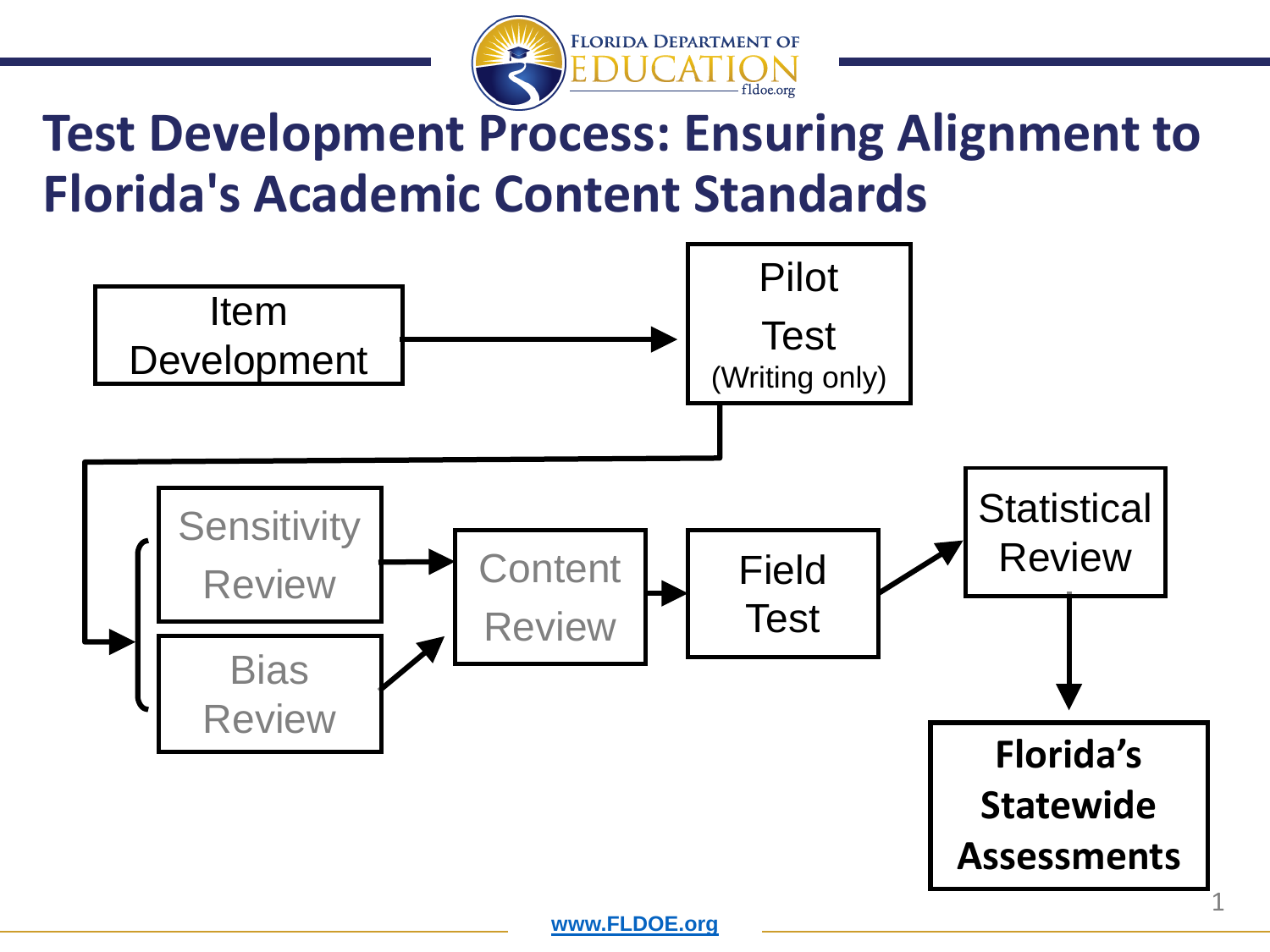## *One Year of Florida Assessment Committee Participants 2014-2015*



**464 participants, 27 weeks of meetings, and 50 different meetings**

2